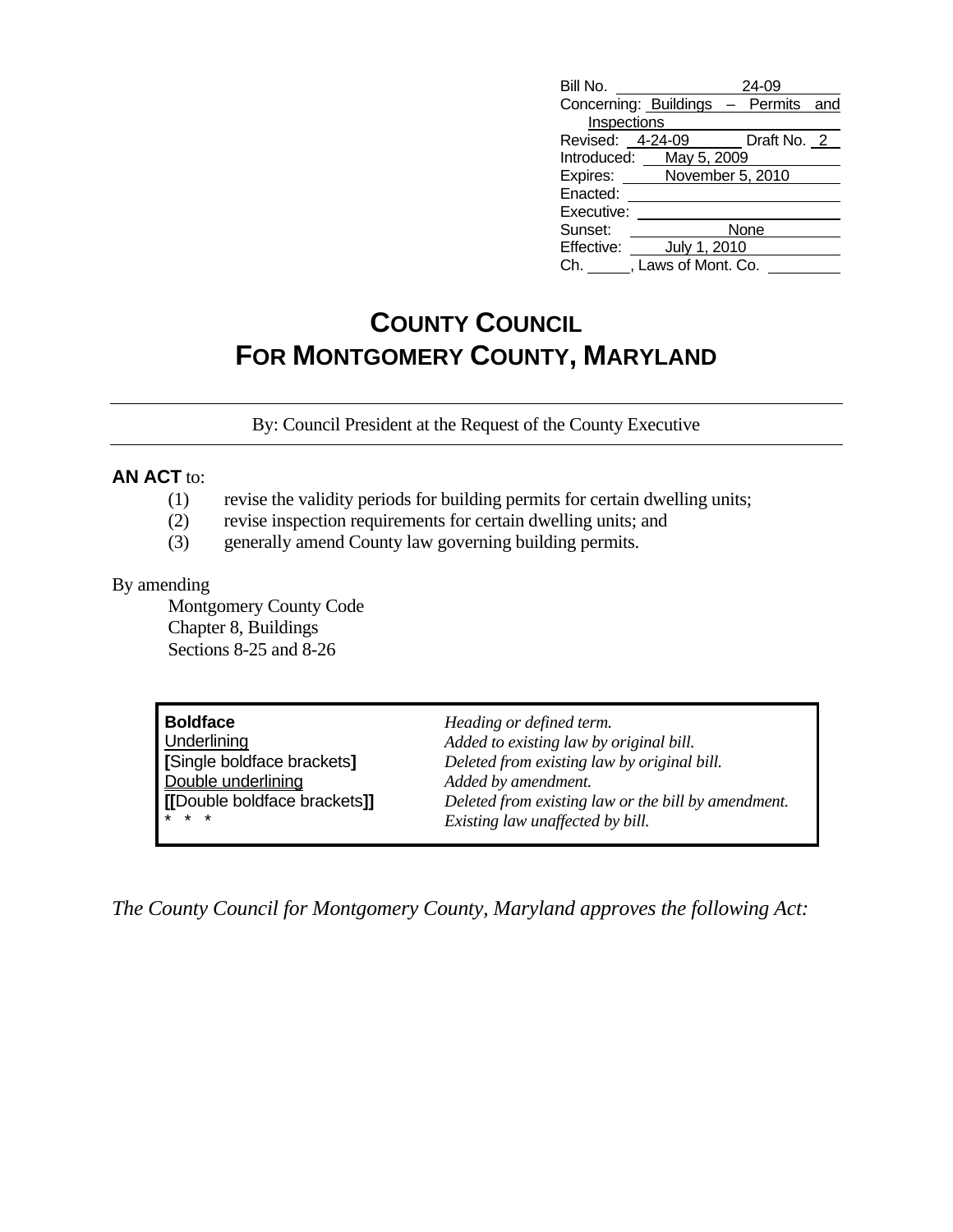| $\mathbf{1}$                                                                  | Sec. 1. Sections 8-25 and 8-26 are amended as follows:      |                                                                                 |  |  |
|-------------------------------------------------------------------------------|-------------------------------------------------------------|---------------------------------------------------------------------------------|--|--|
| $\overline{2}$                                                                | $8-25.$                                                     | Permits.                                                                        |  |  |
| 3                                                                             |                                                             | $\ast$<br>$\ast$<br>$\ast$                                                      |  |  |
| 4                                                                             | (b)                                                         | Time limit.                                                                     |  |  |
| 5                                                                             |                                                             | $\ast$<br>$\ast$<br>$\ast$                                                      |  |  |
| 6                                                                             |                                                             | <u>A building permit for any of the following buildings is invalided</u><br>(2) |  |  |
| 7                                                                             |                                                             | if an approved final inspection, as required by this Chapter, is                |  |  |
| 8                                                                             |                                                             | <u>not recorded in the Department's inspection history file within</u>          |  |  |
| 9                                                                             |                                                             | <u>18 months after the building permit was issued:</u>                          |  |  |
| 10                                                                            |                                                             | <u>a detached one- or two-family dwelling;</u><br>(A)                           |  |  |
| 11                                                                            |                                                             | a townhouse not more than 3 stories above-grade in<br>(B)                       |  |  |
| 12                                                                            |                                                             | <u>height with a separate means of egress; and</u>                              |  |  |
| 13                                                                            |                                                             | (C)<br>an accessory structure associated with any building listed               |  |  |
| 14                                                                            |                                                             | in subparagraph $(A)$ or $(B)$ .                                                |  |  |
| 15                                                                            |                                                             | If the Director extended a permit under paragraph $(3)$ or $(4)$ , the          |  |  |
| 16                                                                            |                                                             | <u>deadline to file an approved final inspection is extended by the</u>         |  |  |
| 17                                                                            |                                                             | <u>same period of time.</u>                                                     |  |  |
| $[(2)]$ (3) The Director [must] may extend a permit for 6 months if the<br>18 |                                                             |                                                                                 |  |  |
| 19                                                                            |                                                             | permit holder, before the permit expires, files a written request               |  |  |
| 20                                                                            | for an extension showing good cause why an extension should |                                                                                 |  |  |
| 21                                                                            |                                                             | be granted, and pays an extension fee [equivalent] equal to the                 |  |  |
| 22                                                                            |                                                             | minimum fee then applicable to the original permit. Except as                   |  |  |
| 23                                                                            |                                                             | provided in paragraph $[(3)]$ $(4)$ , the Director must not grant               |  |  |
| 24                                                                            |                                                             | more than [one extension] $2$ extensions per permit under this                  |  |  |
| 25                                                                            |                                                             | [subsection] paragraph.                                                         |  |  |
| 26                                                                            |                                                             | $[(3)]$ (4) For any building located in an enterprise zone, the Director        |  |  |
| 27                                                                            |                                                             | may extend a permit for additional 6-month periods if the                       |  |  |
| 28                                                                            |                                                             | permit holder:                                                                  |  |  |
|                                                                               |                                                             |                                                                                 |  |  |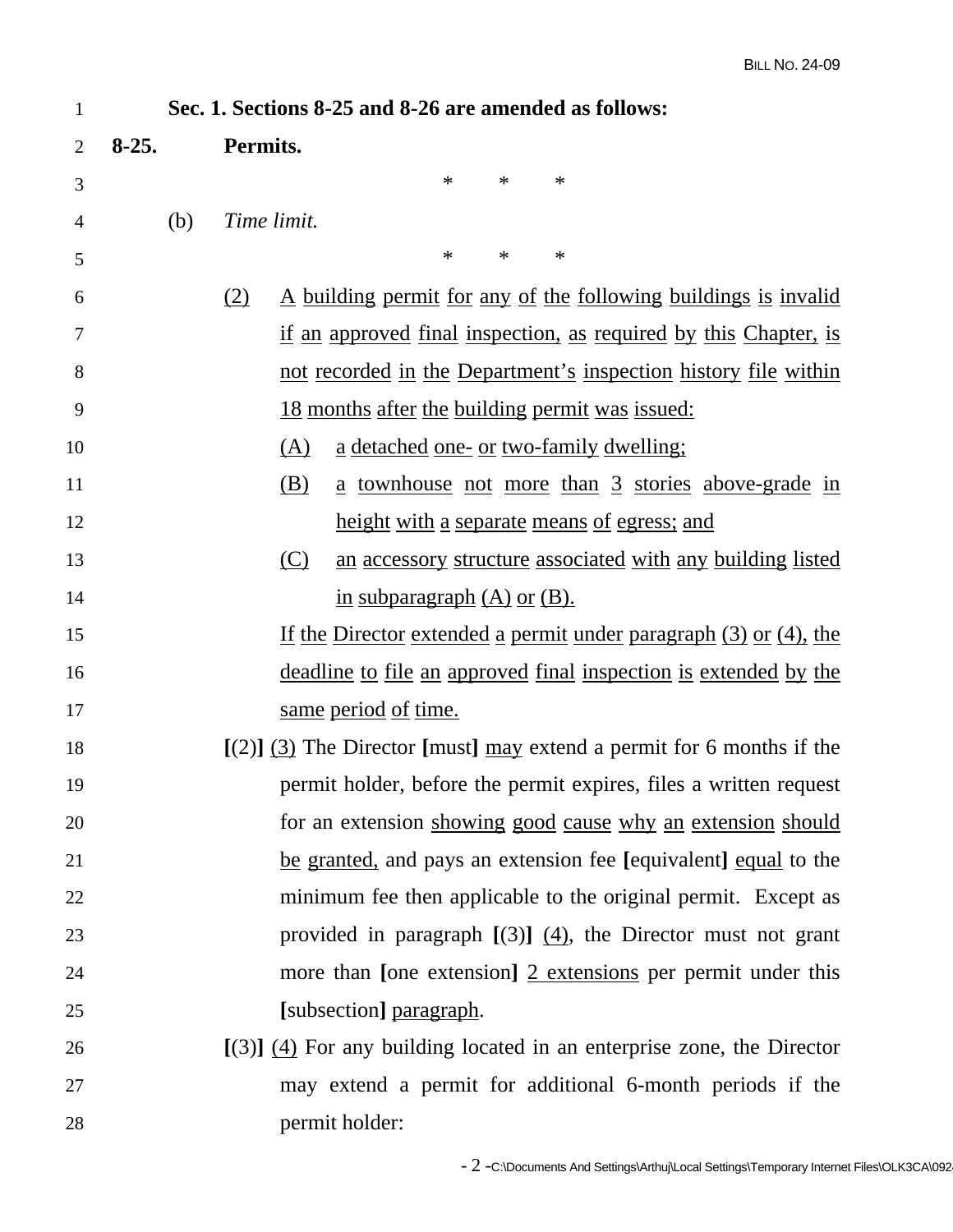| 29 |            | shows good cause for each extension;<br>(A)                              |  |
|----|------------|--------------------------------------------------------------------------|--|
| 30 |            | requests an extension in writing before the permit<br>(B)                |  |
| 31 |            | expires; and                                                             |  |
| 32 |            | (C)<br>pays the fee specified in paragraph $[(2)]$ $(3)$ .               |  |
| 33 |            | $\ast$<br>$\ast$<br>$\ast$                                               |  |
| 34 | $8-26.$    | <b>Conditions of permit.</b>                                             |  |
| 35 |            | $\ast$<br>$\ast$<br>$\ast$                                               |  |
| 36 | (n)        | The Director must record the following<br><i>Required inspections.</i>   |  |
| 37 |            | inspections in the Department's inspection history file for any          |  |
| 38 |            | <u>building permit for a detached one- or two-family dwelling:</u>       |  |
| 39 |            | (1)<br>an approved inspection, other than the sign inspection, within 6  |  |
| 40 |            | months after the building permit was issued;                             |  |
| 41 |            | an approved inspection of any exterior surface, including any<br>(2)     |  |
| 42 |            | window, wall siding, and roof, installed as part of any                  |  |
| 43 |            | <u>renovation, addition, or new construction of a dwelling or other</u>  |  |
| 44 |            | <u>building or structure on the premises, within 12 months after</u>     |  |
| 45 |            | the building permit was issued; and                                      |  |
| 46 |            | (3)<br>an approved final inspection within 18 months after the           |  |
| 47 |            | <u>building permit was issued, unless the Director extended the</u>      |  |
| 48 |            | <u>permit under Section 8-25(b)(3) or (4).</u>                           |  |
| 49 |            | If the Director extended a permit under Section $8-25(b)(3)$ or (4), the |  |
| 50 |            | deadline to file an inspection under this subsection is extended by the  |  |
| 51 |            | <u>same period of time.</u>                                              |  |
| 52 | <u>(0)</u> | <i>Invalid permits.</i> A permit holder must not perform or continue any |  |
| 53 |            | work under a permit that does not comply with all conditions imposed     |  |
| 54 |            | under this Section.                                                      |  |